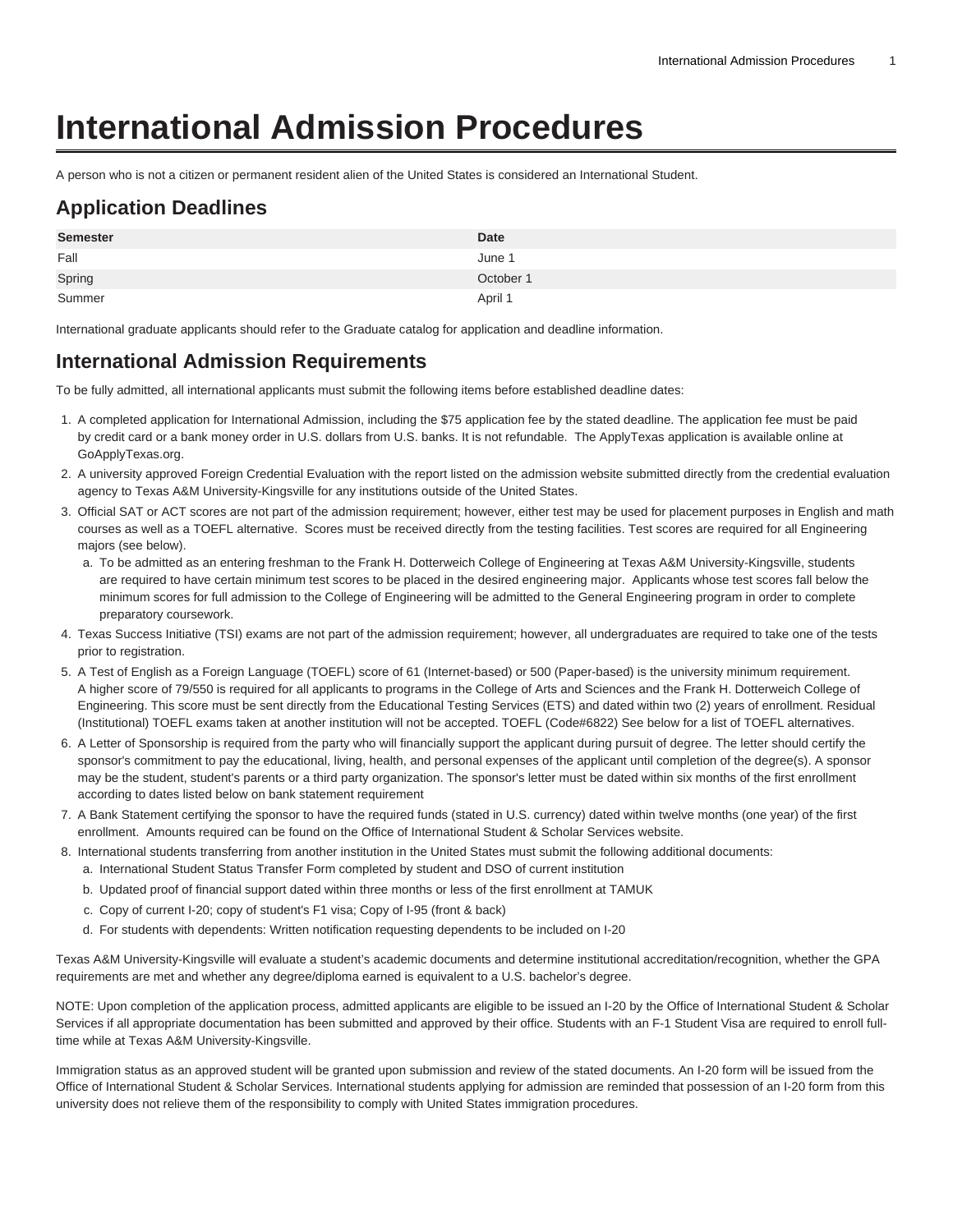#### **International Freshman Admission**

Undergraduate applicants who have no previous work at the postsecondary level must have at least a 2.7 grade point average (on a 4.0 scale) from a secondary school and must also meet the criteria for admission to a postsecondary school in the applicant's home country.

International students who are graduating from a recognized U.S. high school, either in the U.S. or abroad, are required to meet the Assured Admission Requirements listed on a previous page of this catalog.

#### **International Transfer Admission**

The university will allow credit for work done at other institutions that are fully approved by the appropriate regional accrediting agency. Students from other universities or colleges seeking admission must present evidence of honorable dismissal and official transcripts of their entire college history.

Undergraduate applicants who have attended a postsecondary level institution and have completed less than 12 transferable semester credits after high school graduation/secondary school completion at an accredited/recognized institution must satisfy the following criteria:

- 1. Meet or exceed the freshman admission requirements listed above **and**
- 2. Post a minimum cumulative grade point average of 2.0 on a 4.0 scale for all post-secondary work attempted.

Undergraduate applicants who have attended a postsecondary level institution and have completed 12 or more transferable semester credits after high school graduation/secondary school completion at an accredited/recognized institution must satisfy the following criteria:

- 1. Post a minimum cumulative grade point average of 2.0 on a 4.0 scale for all post-secondary work attempted **and**
- 2. Be in good standing with the college or university last attended.

Note: Applicants to the College of Engineering with less than 60 transferrable credits will be admitted to a General Engineering program if the overall GPA falls between 2.0 to 2.49. For more information about admission to an engineering program at Texas A&M-Kingsville, please see the College of Engineering section of this catalog.

Transfer students who do not meet published admission criteria do not qualify for automatic admission to Texas A&M-Kingsville. Transfer students in this category who wish to receive further review must contact the dean of their academic college for consideration. If their academic dean recommends admission, students will be admitted with an academic status of Scholastic Probation and must maintain a 2.0 grade point average during their first semester of enrollment at Texas A&M-Kingsville. Failure to maintain a 2.0 grade point average during the first term of enrollment will result in dismissal from the institution.

### **International Visiting Student**

A Visiting Student (also known as a Transient Student) is a student seeking admission to classes for only one semester with plans to continue their studies at another institution.

To be considered for Visiting Student admission, international applicants must submit the following items:

- 1. A completed Application for Admission, including the \$75 application fee. The ApplyTexas Transient Application is available online at [GoApplyTexas.org](https://www.goapplytexas.org/) website.
- 2. A Test of English as a Foreign Language (TOEFL) score of 61 (Internet-based) or 500 (Paper-based) is the university minimum requirement. A higher score of 79/550 is required for all applicants to programs in the College of Arts and Sciences and the Frank H. Dotterweich College of Engineering. This score must be sent directly from the Educational Testing Services (ETS) and dated within two (2) years of enrollment. Residual (Institutional) TOEFL exams taken at another institution will not be accepted. TOEFL (Code#6822) See below for a list of TOEFL alternatives.
- 3. Official transcript from the most recent institution attended, in English and the native language of the country in which it was issued. This transcript must indicate that the student is in Good Standing.

Once admitted, Visiting Students will coordinate with the Office of International Student & Scholar Services (OISSS) for the appropriate immigration paperwork.

Visiting Students are admitted for one semester only. If a Visiting Student wishes to pursue a degree at Texas A&M-Kingsville, they must follow the appropriate admission application procedures. Please refer to the appropriate section above for this information.

#### **International Exchange Student**

Before applying as an Exchange Student at Texas A&M-Kingsville, you must check with our Office of International Student & Scholar Services (OISSS).

International Exchange student applicants are required to submit the following items for admission purposes:

1. A completed Application for Admission, including the \$75 application fee. The ApplyTexas International Transfer Application is available online at [GoApplyTexas.org](https://www.goapplytexas.org/) website